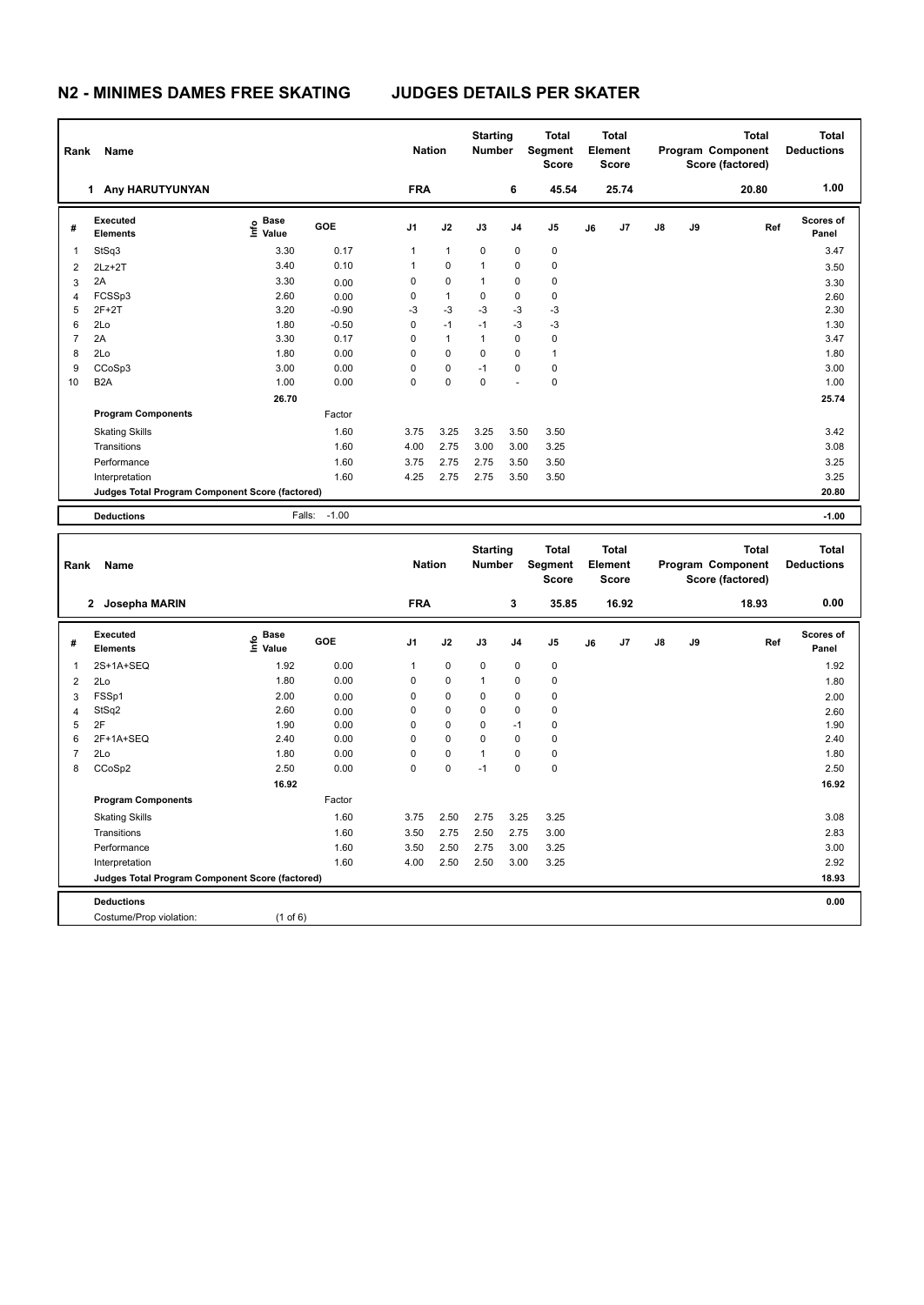| Rank | Name                                            |                                  |            | <b>Nation</b>  |               | <b>Starting</b><br><b>Number</b> |                | <b>Total</b><br><b>Segment</b><br><b>Score</b> |    | <b>Total</b><br>Element<br><b>Score</b> |    |    | <b>Total</b><br>Program Component<br>Score (factored) | <b>Total</b><br><b>Deductions</b> |
|------|-------------------------------------------------|----------------------------------|------------|----------------|---------------|----------------------------------|----------------|------------------------------------------------|----|-----------------------------------------|----|----|-------------------------------------------------------|-----------------------------------|
|      | 3 Alice DOMAIN                                  |                                  |            | <b>FRA</b>     |               |                                  | 1              | 35.79                                          |    | 17.62                                   |    |    | 18.67                                                 | 0.50                              |
| #    | Executed<br><b>Elements</b>                     | <b>Base</b><br>e Base<br>⊑ Value | <b>GOE</b> | J <sub>1</sub> | J2            | J3                               | J <sub>4</sub> | J <sub>5</sub>                                 | J6 | J7                                      | J8 | J9 | Ref                                                   | <b>Scores of</b><br>Panel         |
| 1    | $2Lo+2Lo$                                       | 3.60                             | $-0.40$    | $-1$           | $-1$          | $-2$                             | $-2$           | $-1$                                           |    |                                         |    |    |                                                       | 3.20                              |
| 2    | 2F                                              | 1.90                             | 0.00       | 0              | $\mathbf 0$   | $-1$                             | $\mathbf 0$    | $\pmb{0}$                                      |    |                                         |    |    |                                                       | 1.90                              |
| 3    | 2T                                              | 1.30                             | $-0.20$    | $-1$           | $-1$          | $-1$                             | $-1$           | $-1$                                           |    |                                         |    |    |                                                       | 1.10                              |
| 4    | FCSSp3                                          | 2.60                             | 0.00       | 0              | 0             | 0                                | 0              | $\mathbf{1}$                                   |    |                                         |    |    |                                                       | 2.60                              |
| 5    | 2S+1A+SEQ                                       | 1.92                             | $-0.60$    | -3             | $-3$          | $-3$                             | $-3$           | $-3$                                           |    |                                         |    |    |                                                       | 1.32                              |
| 6    | 2F                                              | 1.90                             | $-0.90$    | $-3$           | $-3$          | $-3$                             | $-2$           | $-3$                                           |    |                                         |    |    |                                                       | 1.00                              |
| 7    | StSq2                                           | 2.60                             | 0.00       | 0              | $-1$          | 0                                | 0              | 0                                              |    |                                         |    |    |                                                       | 2.60                              |
| 8    | 1A                                              | 1.10                             | 0.00       | $\Omega$       | $\pmb{0}$     | 0                                | $\Omega$       | 0                                              |    |                                         |    |    |                                                       | 1.10                              |
| 9    | CCoSp3                                          | 3.00                             | $-0.20$    | 0              | $-2$          | -2                               | 0              | $\pmb{0}$                                      |    |                                         |    |    |                                                       | 2.80                              |
|      |                                                 | 19.92                            |            |                |               |                                  |                |                                                |    |                                         |    |    |                                                       | 17.62                             |
|      | <b>Program Components</b>                       |                                  | Factor     |                |               |                                  |                |                                                |    |                                         |    |    |                                                       |                                   |
|      | <b>Skating Skills</b>                           |                                  | 1.60       | 3.25           | 3.00          | 2.75                             | 3.25           | 3.25                                           |    |                                         |    |    |                                                       | 3.17                              |
|      | Transitions                                     |                                  | 1.60       | 3.50           | 2.50          | 2.50                             | 3.00           | 2.75                                           |    |                                         |    |    |                                                       | 2.75                              |
|      | Performance                                     |                                  | 1.60       | 3.00           | 2.25          | 2.75                             | 3.50           | 3.00                                           |    |                                         |    |    |                                                       | 2.92                              |
|      | Interpretation                                  |                                  | 1.60       | 3.00           | 2.50          | 2.50                             | 3.25           | 3.00                                           |    |                                         |    |    |                                                       | 2.83                              |
|      | Judges Total Program Component Score (factored) |                                  |            |                |               |                                  |                |                                                |    |                                         |    |    |                                                       | 18.67                             |
|      | <b>Deductions</b>                               | Falls:                           | $-0.50$    |                |               |                                  |                |                                                |    |                                         |    |    |                                                       | $-0.50$                           |
|      |                                                 |                                  |            |                |               |                                  |                |                                                |    |                                         |    |    |                                                       |                                   |
|      | Rank<br>Name                                    |                                  |            |                | <b>Nation</b> | <b>Starting</b><br><b>Number</b> |                | <b>Total</b><br>Segment                        |    | <b>Total</b><br>Element                 |    |    | <b>Total</b><br><b>Program Component</b>              | <b>Total</b><br><b>Deductions</b> |

| Rank | Name                                            |    | <b>Nation</b><br><b>Number</b>   |         |                | Segment<br><b>Score</b> |              | Element<br>Score |                |    | Program Component<br>Score (factored) | <b>Deductions</b> |    |       |                           |
|------|-------------------------------------------------|----|----------------------------------|---------|----------------|-------------------------|--------------|------------------|----------------|----|---------------------------------------|-------------------|----|-------|---------------------------|
|      | 4 Selena CHOUTEAU                               |    |                                  |         | <b>FRA</b>     |                         |              | $\mathbf{2}$     | 33.56          |    | 15.69                                 |                   |    | 17.87 | 0.00                      |
| #    | <b>Executed</b><br><b>Elements</b>              |    | <b>Base</b><br>e Base<br>⊆ Value | GOE     | J <sub>1</sub> | J2                      | J3           | J <sub>4</sub>   | J <sub>5</sub> | J6 | J7                                    | $\mathsf{J}8$     | J9 | Ref   | <b>Scores of</b><br>Panel |
| 1    | $2S+2Lo$                                        |    | 3.10                             | 0.00    | 0              | $\mathbf 0$             | $-1$         | $\mathbf 0$      | $\mathbf 0$    |    |                                       |                   |    |       | 3.10                      |
| 2    | 1A                                              |    | 1.10                             | 0.00    | 0              | 0                       | 1            | 0                | $\mathbf 0$    |    |                                       |                   |    |       | 1.10                      |
| 3    | 2F<<                                            | << | 0.50                             | $-0.23$ | $-2$           | $-3$                    | $-3$         | $-2$             | $-2$           |    |                                       |                   |    |       | 0.27                      |
| 4    | CCoSp3                                          |    | 3.00                             | $-0.10$ | $-1$           | $-1$                    | $\mathbf{1}$ | $\mathbf 0$      | $\mathbf 0$    |    |                                       |                   |    |       | 2.90                      |
| 5    | 2Lo                                             |    | 1.80                             | 0.00    | 0              | $\mathbf 0$             | 0            | $\mathbf 0$      | $\mathbf 0$    |    |                                       |                   |    |       | 1.80                      |
| 6    | FCSSp2                                          |    | 2.30                             | $-0.70$ | $-3$           | $-3$                    | $-3$         | $-1$             | $-1$           |    |                                       |                   |    |       | 1.60                      |
| 7    | 2Lz<<                                           | << | 0.60                             | $-0.20$ | $-2$           | $-3$                    | $-2$         | $-2$             | $-2$           |    |                                       |                   |    |       | 0.40                      |
| 8    | 2S+1A+SEQ                                       |    | 1.92                             | 0.00    | 0              | $\mathbf 0$             | 1            | $\Omega$         | $\mathbf 0$    |    |                                       |                   |    |       | 1.92                      |
| 9    | StSq2                                           |    | 2.60                             | 0.00    | 1              | 0                       | 0            | 0                | $\mathbf 0$    |    |                                       |                   |    |       | 2.60                      |
|      |                                                 |    | 16.92                            |         |                |                         |              |                  |                |    |                                       |                   |    |       | 15.69                     |
|      | <b>Program Components</b>                       |    |                                  | Factor  |                |                         |              |                  |                |    |                                       |                   |    |       |                           |
|      | <b>Skating Skills</b>                           |    |                                  | 1.60    | 2.25           | 2.50                    | 3.25         | 3.00             | 3.00           |    |                                       |                   |    |       | 2.83                      |
|      | Transitions                                     |    |                                  | 1.60    | 2.25           | 2.50                    | 2.75         | 2.75             | 2.75           |    |                                       |                   |    |       | 2.67                      |
|      | Performance                                     |    |                                  | 1.60    | 2.25           | 2.75                    | 3.25         | 3.00             | 3.00           |    |                                       |                   |    |       | 2.92                      |
|      | Interpretation                                  |    |                                  | 1.60    | 2.50           | 2.50                    | 3.00         | 2.75             | 3.00           |    |                                       |                   |    |       | 2.75                      |
|      | Judges Total Program Component Score (factored) |    |                                  |         |                |                         |              |                  |                |    |                                       |                   |    |       | 17.87                     |
|      | <b>Deductions</b>                               |    |                                  |         |                |                         |              |                  |                |    |                                       |                   |    |       | 0.00                      |

<< Downgraded jump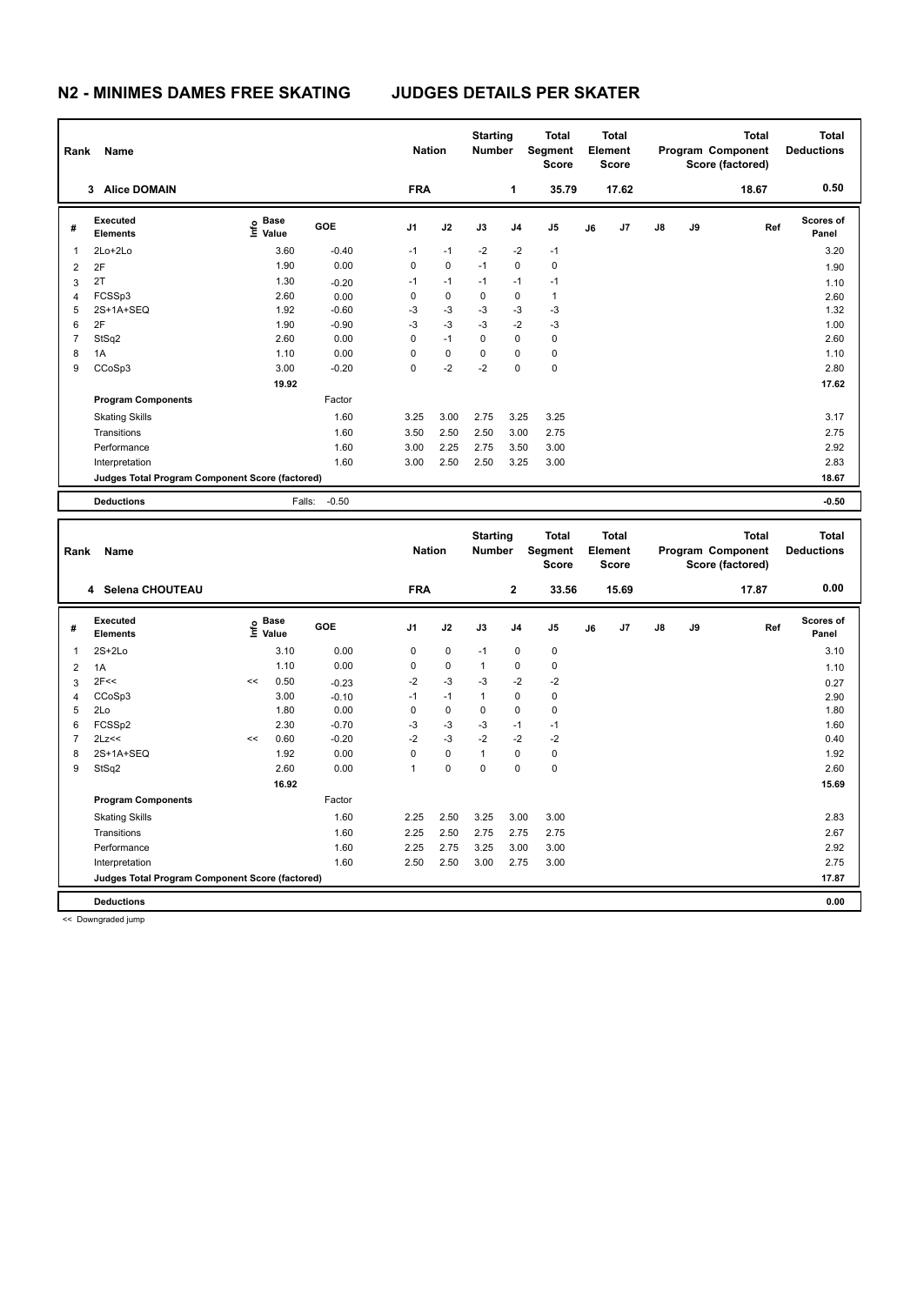| Rank           | Name                                            |                       |            | <b>Nation</b>  |      | <b>Starting</b><br><b>Number</b> |                | <b>Total</b><br>Segment<br><b>Score</b> |    | <b>Total</b><br>Element<br><b>Score</b> |               |    | <b>Total</b><br><b>Program Component</b><br>Score (factored) | <b>Total</b><br><b>Deductions</b> |
|----------------|-------------------------------------------------|-----------------------|------------|----------------|------|----------------------------------|----------------|-----------------------------------------|----|-----------------------------------------|---------------|----|--------------------------------------------------------------|-----------------------------------|
|                | <b>Lilou RIGAUDEAU</b><br>5.                    |                       |            | <b>FRA</b>     |      |                                  | 5              | 33.54                                   |    | 18.83                                   |               |    | 17.21                                                        | 2.50                              |
| #              | Executed<br><b>Elements</b>                     | e Base<br>⊆ Value     | <b>GOE</b> | J <sub>1</sub> | J2   | J3                               | J <sub>4</sub> | J <sub>5</sub>                          | J6 | J7                                      | $\mathsf{J}8$ | J9 | Ref                                                          | <b>Scores of</b><br>Panel         |
| 1              | 2Lo+2Lo                                         | 3.60                  | 0.00       | 0              | 0    | 0                                | 0              | 0                                       |    |                                         |               |    |                                                              | 3.60                              |
| 2              | 2Lz                                             | 2.10                  | 0.00       | 0              | 0    | 0                                | $\mathbf 0$    | $\mathbf 0$                             |    |                                         |               |    |                                                              | 2.10                              |
| 3              | CCoSp3                                          | 3.00                  | 0.00       | 0              | 0    | 1                                | 0              | 0                                       |    |                                         |               |    |                                                              | 3.00                              |
| 4              | 2Lz                                             | 2.10                  | $-0.90$    | -3             | $-3$ | $-3$                             | $-3$           | $-3$                                    |    |                                         |               |    |                                                              | 1.20                              |
| 5              | 2F                                              | 1.90                  | $-0.90$    | $-3$           | $-3$ | -3                               | $-3$           | $-3$                                    |    |                                         |               |    |                                                              | 1.00                              |
| 6              | StSq2                                           | 2.60                  | 0.00       | 0              | 0    | 0                                | 0              | $\pmb{0}$                               |    |                                         |               |    |                                                              | 2.60                              |
| $\overline{7}$ | 2F+1A+SEQ                                       | 2.40                  | $-0.90$    | $-3$           | $-3$ | $-3$                             | $-3$           | $-3$                                    |    |                                         |               |    |                                                              | 1.50                              |
| 8              | 2S                                              | 1.30                  | $-0.07$    | 1              | $-1$ | $-1$                             | $\mathbf 0$    | $\pmb{0}$                               |    |                                         |               |    |                                                              | 1.23                              |
| 9              | FCSSp3                                          | 2.60                  | 0.00       | $\Omega$       | 0    | $\Omega$                         | 0              | $-1$                                    |    |                                         |               |    |                                                              | 2.60                              |
|                |                                                 | 21.60                 |            |                |      |                                  |                |                                         |    |                                         |               |    |                                                              | 18.83                             |
|                | <b>Program Components</b>                       |                       | Factor     |                |      |                                  |                |                                         |    |                                         |               |    |                                                              |                                   |
|                | <b>Skating Skills</b>                           |                       | 1.60       | 2.50           | 2.75 | 2.50                             | 3.00           | 3.25                                    |    |                                         |               |    |                                                              | 2.75                              |
|                | Transitions                                     |                       | 1.60       | 2.75           | 2.50 | 2.50                             | 2.75           | 2.75                                    |    |                                         |               |    |                                                              | 2.67                              |
|                | Performance                                     |                       | 1.60       | 2.50           | 2.25 | 2.50                             | 3.00           | 3.00                                    |    |                                         |               |    |                                                              | 2.67                              |
|                | Interpretation                                  |                       | 1.60       | 2.75           | 2.50 | 2.25                             | 2.75           | 3.00                                    |    |                                         |               |    |                                                              | 2.67                              |
|                | Judges Total Program Component Score (factored) |                       |            |                |      |                                  |                |                                         |    |                                         |               |    |                                                              | 17.21                             |
|                | <b>Deductions</b>                               | Time violation: -1.00 |            |                |      |                                  | Falls:         | $-1.50$                                 |    |                                         |               |    |                                                              | $-2.50$                           |
|                |                                                 |                       |            |                |      |                                  |                |                                         |    |                                         |               |    |                                                              |                                   |
| Rank           | Name                                            |                       |            | <b>Nation</b>  |      | <b>Starting</b><br><b>Number</b> |                | <b>Total</b><br>Segment<br><b>Score</b> |    | <b>Total</b><br>Element<br><b>Score</b> |               |    | <b>Total</b><br>Program Component<br>Score (factored)        | <b>Total</b><br><b>Deductions</b> |
|                | <b>Claire COUDOUX</b><br>6                      |                       |            | <b>FRA</b>     |      |                                  | 4              | 31.53                                   |    | 13.77                                   |               |    | 18.26                                                        | 0.50                              |

|                                                 | 6<br><b>Claire COUDOUX</b>         |   |                                             |                   | FRA            |             |                | 4              | 31.53          |    | 13.11          |               |    | 18.26 | บ.อบ               |
|-------------------------------------------------|------------------------------------|---|---------------------------------------------|-------------------|----------------|-------------|----------------|----------------|----------------|----|----------------|---------------|----|-------|--------------------|
| #                                               | <b>Executed</b><br><b>Elements</b> |   | <b>Base</b><br>e <sup>Base</sup><br>⊆ Value | <b>GOE</b>        | J <sub>1</sub> | J2          | J3             | J <sub>4</sub> | J <sub>5</sub> | J6 | J <sub>7</sub> | $\mathsf{J}8$ | J9 | Ref   | Scores of<br>Panel |
|                                                 | 2S                                 |   | 1.30                                        | 0.00              | 0              | 0           | $\overline{1}$ | 0              | $\mathbf 0$    |    |                |               |    |       | 1.30               |
| $\overline{2}$                                  | 1Lz                                |   | 0.60                                        | $-0.10$           | $-1$           | $-1$        | $-1$           | $-1$           | $-1$           |    |                |               |    |       | 0.50               |
| 3                                               | 1F+1A+SEQ                          |   | 1.28                                        | 0.00              | 0              | 0           | 0              | 0              | 0              |    |                |               |    |       | 1.28               |
| 4                                               | CCoSp3                             |   | 3.00                                        | 0.33              | 0              | $\mathbf 0$ |                |                | 1              |    |                |               |    |       | 3.33               |
| 5                                               | StSq2                              |   | 2.60                                        | $-0.17$           | 0              | $-1$        | $-1$           | 0              | 0              |    |                |               |    |       | 2.43               |
| 6                                               | 2Lo                                |   | 1.80                                        | 0.00              | 0              | 0           | 0              | 0              | 0              |    |                |               |    |       | 1.80               |
|                                                 | 1T                                 |   | 0.40                                        | $-0.07$           | $\mathbf 0$    | $-1$        | $-1$           | 0              | $-1$           |    |                |               |    |       | 0.33               |
| 8                                               | $2$ Lze $<<$                       | e | 0.50                                        | $-0.30$           | $-3$           | $-3$        | -3             | -3             | -3             |    |                |               |    |       | 0.20               |
| 9                                               | FSSp3                              |   | 2.60                                        | 0.00              | 0              | 0           | $-1$           | 0              | 0              |    |                |               |    |       | 2.60               |
|                                                 |                                    |   | 14.08                                       |                   |                |             |                |                |                |    |                |               |    |       | 13.77              |
|                                                 | <b>Program Components</b>          |   |                                             | Factor            |                |             |                |                |                |    |                |               |    |       |                    |
|                                                 | <b>Skating Skills</b>              |   |                                             | 1.60              | 3.50           | 2.75        | 2.75           | 3.25           | 3.25           |    |                |               |    |       | 3.08               |
|                                                 | Transitions                        |   |                                             | 1.60              | 3.00           | 2.50        | 2.50           | 2.75           | 3.00           |    |                |               |    |       | 2.75               |
|                                                 | Performance                        |   |                                             | 1.60              | 3.00           | 2.00        | 2.75           | 2.75           | 2.75           |    |                |               |    |       | 2.75               |
|                                                 | Interpretation                     |   |                                             | 1.60              | 3.00           | 2.50        | 2.25           | 3.00           | 3.00           |    |                |               |    |       | 2.83               |
| Judges Total Program Component Score (factored) |                                    |   |                                             |                   |                |             |                |                |                |    |                |               |    | 18.26 |                    |
|                                                 | <b>Deductions</b>                  |   |                                             | Falls:<br>$-0.50$ |                |             |                |                |                |    |                |               |    |       | $-0.50$            |

<< Downgraded jump e Wrong edge ! Not clear edge